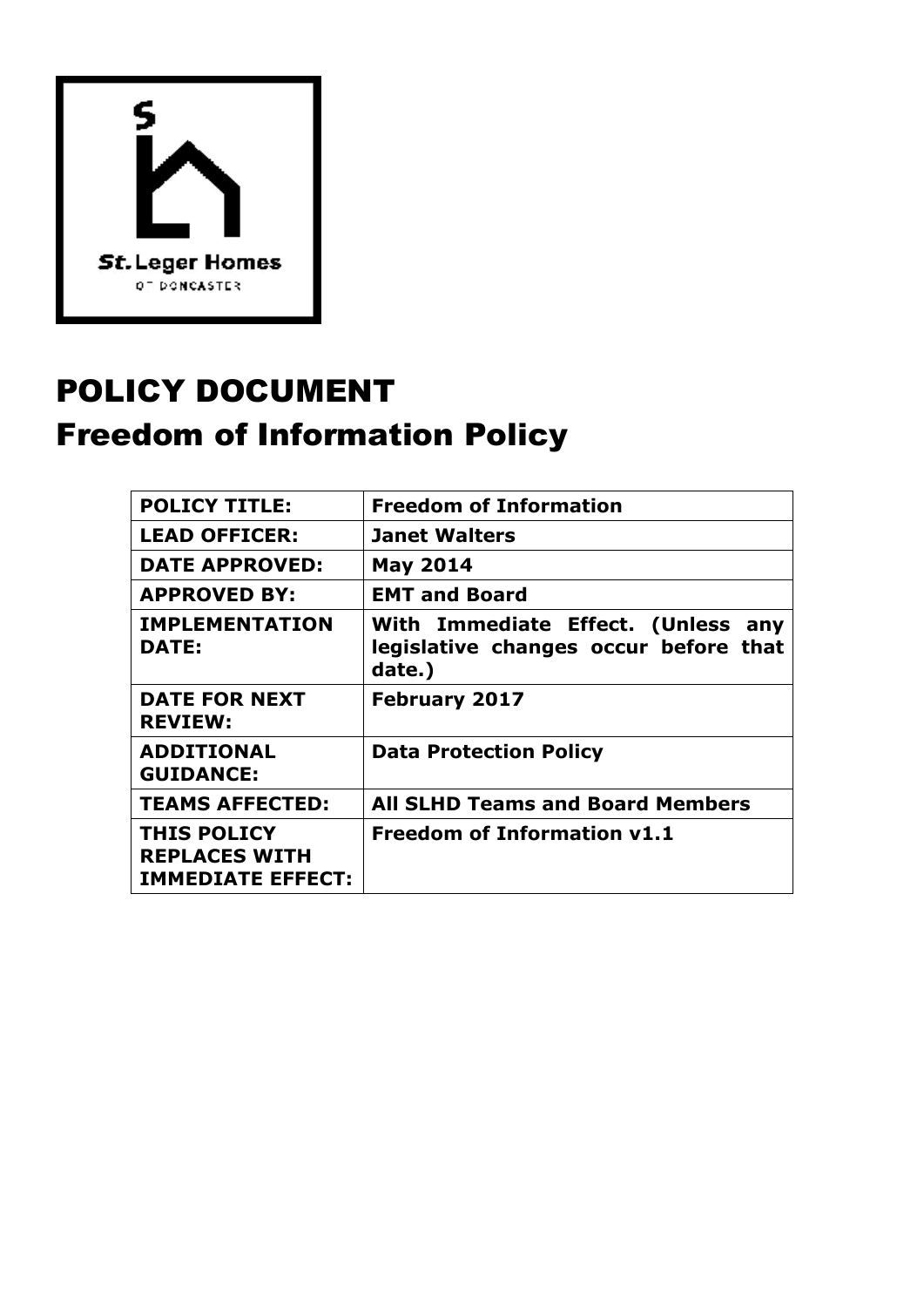## DOCUMENT CONTROL

## **Revision History**

| Date of this revision:      | February 2014                 |
|-----------------------------|-------------------------------|
| Date of next review:        | February 2016                 |
| <b>Responsible Officer:</b> | Customer Care Service Manager |

| <b>Version</b><br><b>Number</b> | <b>Version</b><br><b>Date</b> | <b>Author/Group</b><br>commenting | <b>Summary of Changes</b>                                     |
|---------------------------------|-------------------------------|-----------------------------------|---------------------------------------------------------------|
| 0.1                             | Oct 2009                      |                                   | 1 <sup>st</sup> Draft                                         |
| 1.0                             | Dec 2009                      |                                   | Approved by Board                                             |
| 1.1                             | Jan 2012                      | <b>Janet Walters</b>              | Amendments due to re-alignment of<br>teams and responsibility |
| 1.2                             | Feb 2014                      | Janet Walters/<br>Louise Robson   | Review                                                        |
| 2.0                             | May 2014                      | <b>Board</b>                      | Approved                                                      |

| Page                   | Version                                     | Date                                                                       | Author               |
|------------------------|---------------------------------------------|----------------------------------------------------------------------------|----------------------|
| $\vert$ Page 1 of 4    | 2.0                                         | Feb 2014                                                                   | <b>Janet Walters</b> |
| <sup>I</sup> File Path |                                             | http://intranet.stlegerhomes.co.uk/corporate_information/policies,_strateg |                      |
|                        | key_doc/housing_services.aspx<br><b>Ies</b> |                                                                            |                      |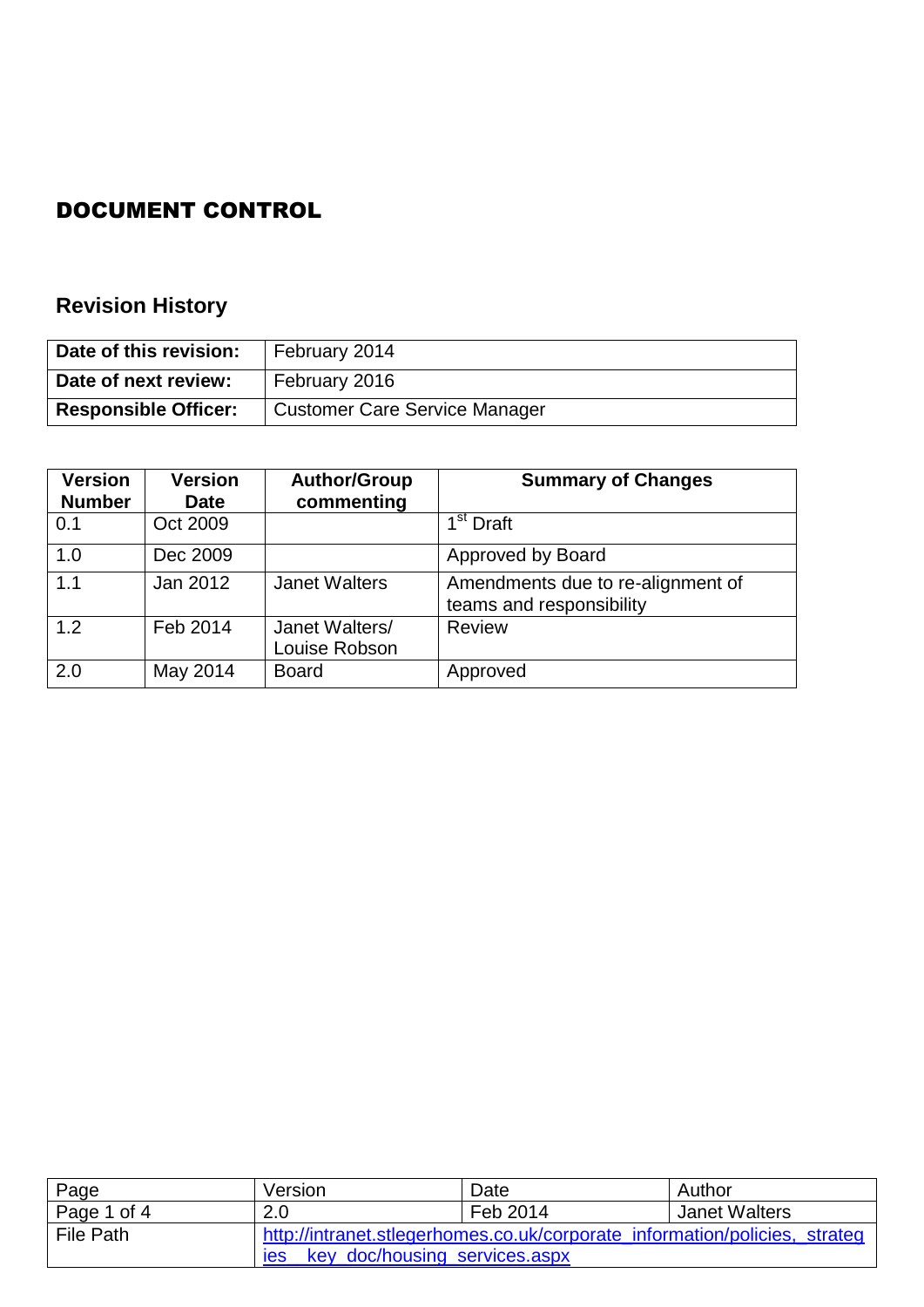

# POLICY DOCUMENT Freedom of Information Policy

### **1 Introduction**

1.1 As a public body St. Leger Homes of Doncaster Ltd (SLHD) is required to comply with the Freedom of Information Act 2000 (FOI).

The Act was introduced to help promote openness and transparency.

The Act enables the public to request information which would not normally be open to them provided that:

- the information is held by SLHD
- it does not fall within the exemptions of the Act

#### **2 Purpose**

- 2.1 The purpose of this policy is to:
	- Ensure that all Board members and staff are aware of the principles of the Freedom of Information Act 2000 and how this may influence operations of the Company regarding provision of information to members of the public.

#### **3 Scope**

3.1 This policy applies to all services provided by SLHD and any member of staff receiving a request for information under the Freedom of Information Act.

#### **4 Responsibilities**

4.1 It is the responsibility of all SLHD staff to adhere to this policy. The Freedom

| Page        | Version                                                                    | Date     | Author               |
|-------------|----------------------------------------------------------------------------|----------|----------------------|
| Page 2 of 4 | 2.0                                                                        | Feb 2014 | <b>Janet Walters</b> |
| File Path   | http://intranet.stlegerhomes.co.uk/corporate_information/policies,_strateg |          |                      |
|             | key_doc/housing_services.aspx<br>ies                                       |          |                      |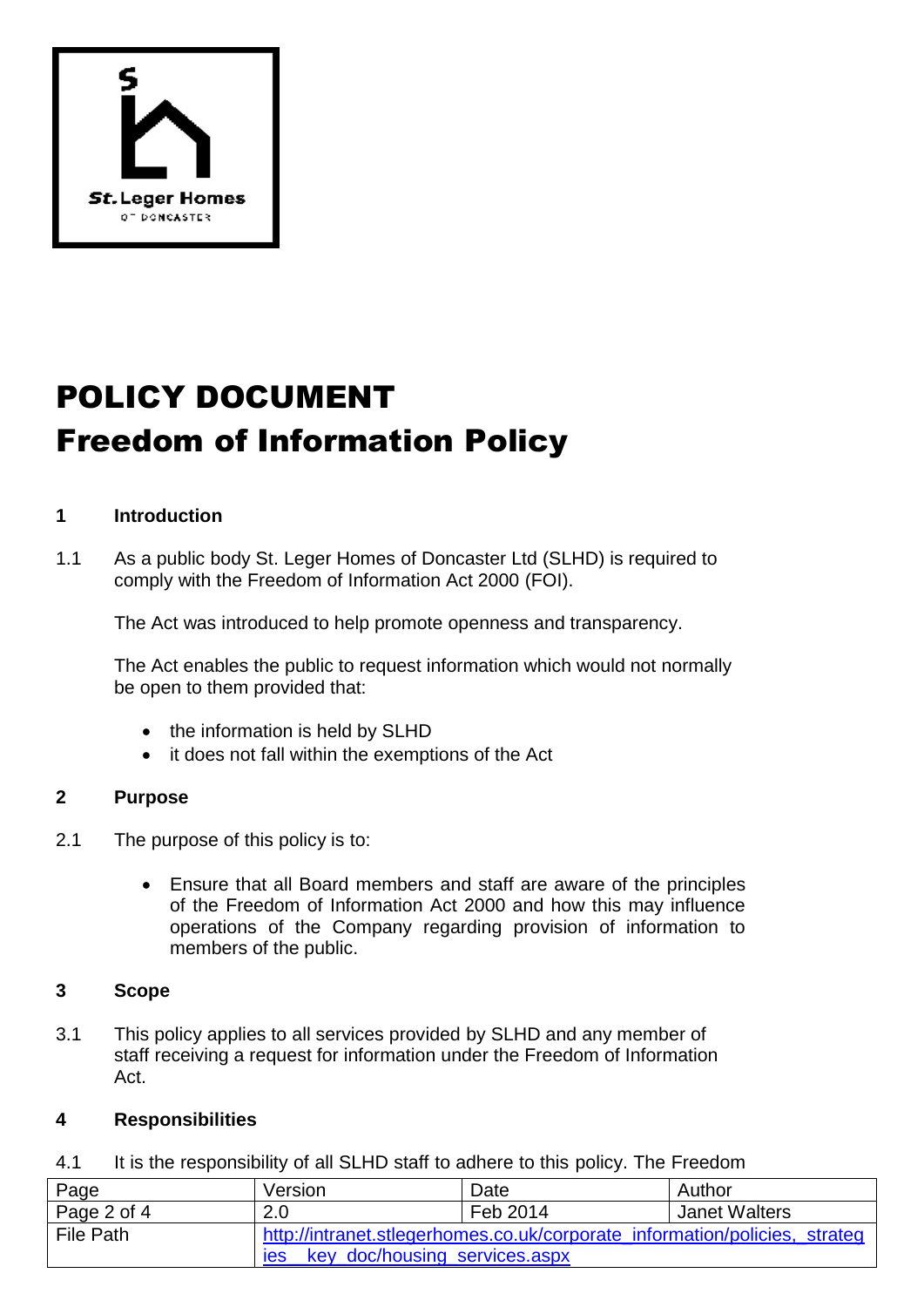of Information Officer (Customer Relations Manager) has responsibility for the co-ordination and provision (unless exempt) of all requests.

## **5 Background**

- 5.1 The FOI Act came into force at the beginning of 2005. It deals with the public access to official information. The Act is retrospective and applies to all information, not just information since the Act came into force.
- 5.2 SLHD has a Document Retention Policy which is based on good practice and guidance from the Records Management Society of Great Britain. At this time it is not possible to automatically cull information based on its age on the Anite Information system used by SLHD and the Council but this is being considered within the Anite Development Group.

#### **6 The Publication Scheme**

6.1 The Information Commissioner requires all public companies to have a Publication Scheme, which is a commitment to make certain information available and a guide for the public on how to find the information. All of the information referred to in the publication scheme is readily available to the public, either via the SLHD website or can be requested in hard copy.

### **7 Policy**

- 7.1 The Freedom of Information Act requires that we are open, honest and transparent in our dealing with the public and as such our adoption of this policy complements our company values of openness and honesty.
- 7.2 The Act provides individuals with the right to request information held by a public authority in writing, which can be in either format of letter or E Mail
- 7.3 Some information is exempt from disclosure. There are 23 exemptions from the Act, some of these are "absolute" and some are "qualified".

**"Absolute"** exemptions cover potential disclosure of information where harm to the public interest may result e.g. disclosure of personal information which may result in a breach of confidence resulting in legal action, or court records.

**"Qualified"** exemptions cover the release of information where releasing the information may damage the public interest more than withholding it e.g. Health and Safety issues or law enforcement.

- 7.4 SLHD will make all appropriate information available apart from those items which fall within the guidance as being exempt. All requests for information will be dealt with in accordance with statutory timescales of 20 working days.
- 7.5 Although the Act does allow the company to make a reasonable charge for the provision of the information, SLHD will follow the practice of the Council by making no charge for information provided under the Act other than in

| Page        | Version                                                                    | Date     | Author               |
|-------------|----------------------------------------------------------------------------|----------|----------------------|
| Page 3 of 4 | 2.0                                                                        | Feb 2014 | <b>Janet Walters</b> |
| File Path   | http://intranet.stlegerhomes.co.uk/corporate_information/policies,_strateg |          |                      |
|             | key_doc/housing_services.aspx<br><b>Ies</b>                                |          |                      |